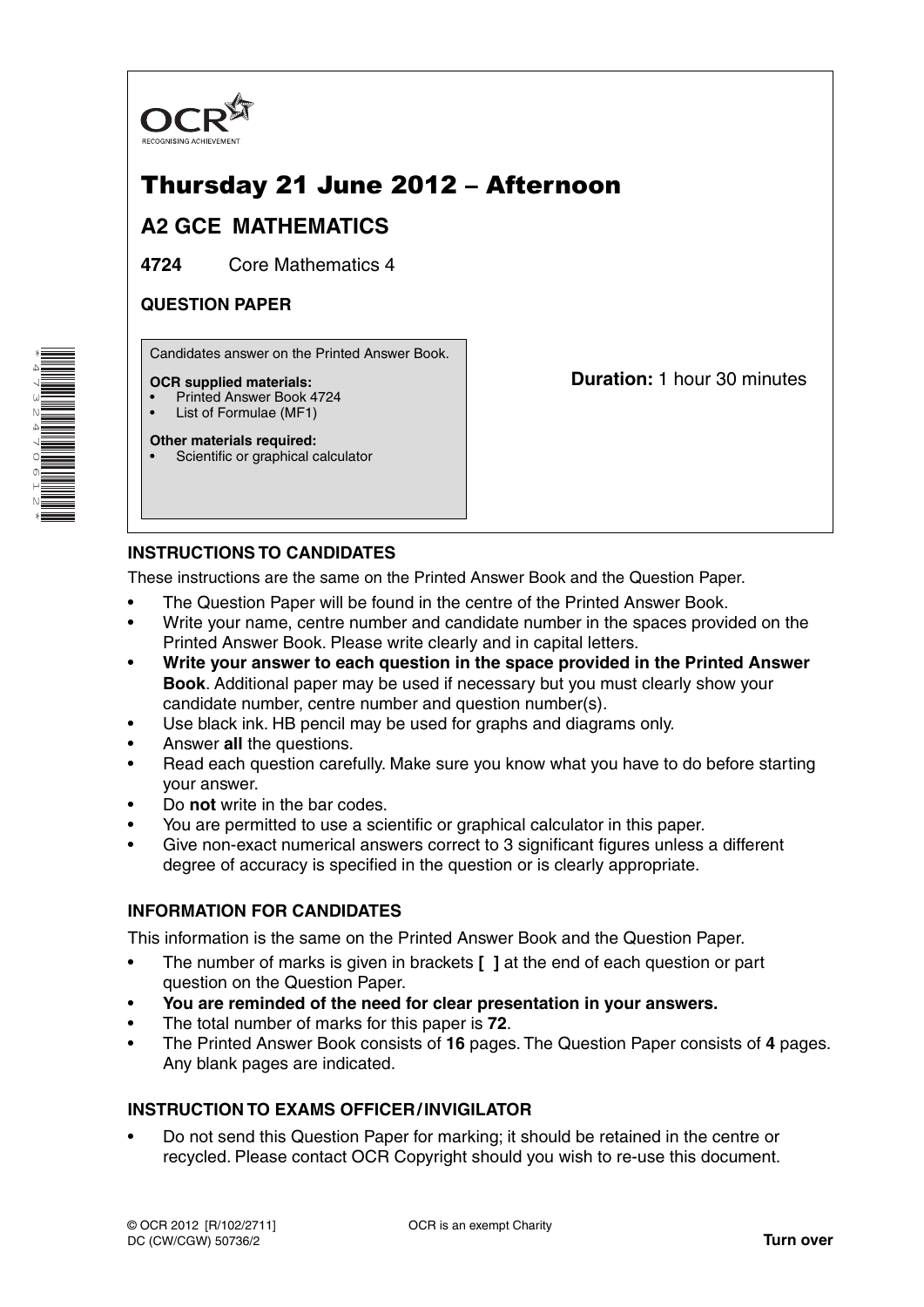**1** Simplify

(i) 
$$
\frac{1-x}{x^2-3x+2}
$$
, [2]

**2**

(ii) 
$$
\frac{(x+1)}{(x-1)(x-3)} - \frac{(x-5)}{(x-3)(x-4)}.
$$
 [4]

### **2** Use integration by parts to find  $\int \ln(x+2) dx$ . **[5]**

3 (i) Expand 
$$
\frac{1+x^2}{\sqrt{1+4x}}
$$
 in ascending powers of x, up to and including the term in  $x^3$ .

- **(ii)** State the set of values of *x* for which this expansion is valid. **[1]**
- **4** Solve the differential equation

$$
e^{2y}\frac{dy}{dx} + \tan x = 0,
$$

given that  $x = 0$  when  $y = 0$ . Give your answer in the form  $y = f(x)$ . [6]

**5**



In the diagram the points *A* and *B* have position vectors **a** and **b** with respect to the origin *O*. Given that  $|{\bf a}| = 3$ ,  $|{\bf b}| = 4$  and  ${\bf a}.{\bf b} = 6$ , find

(i) the angle 
$$
AOB
$$
,  $[2]$ 

$$
(ii) |a - b|.
$$

### **6** Use the substitution  $u = 1 + \sqrt{x}$  to show that

$$
\int_{4}^{9} \frac{1}{1 + \sqrt{x}} dx = 2 + 2 \ln \frac{3}{4}.
$$
 [7]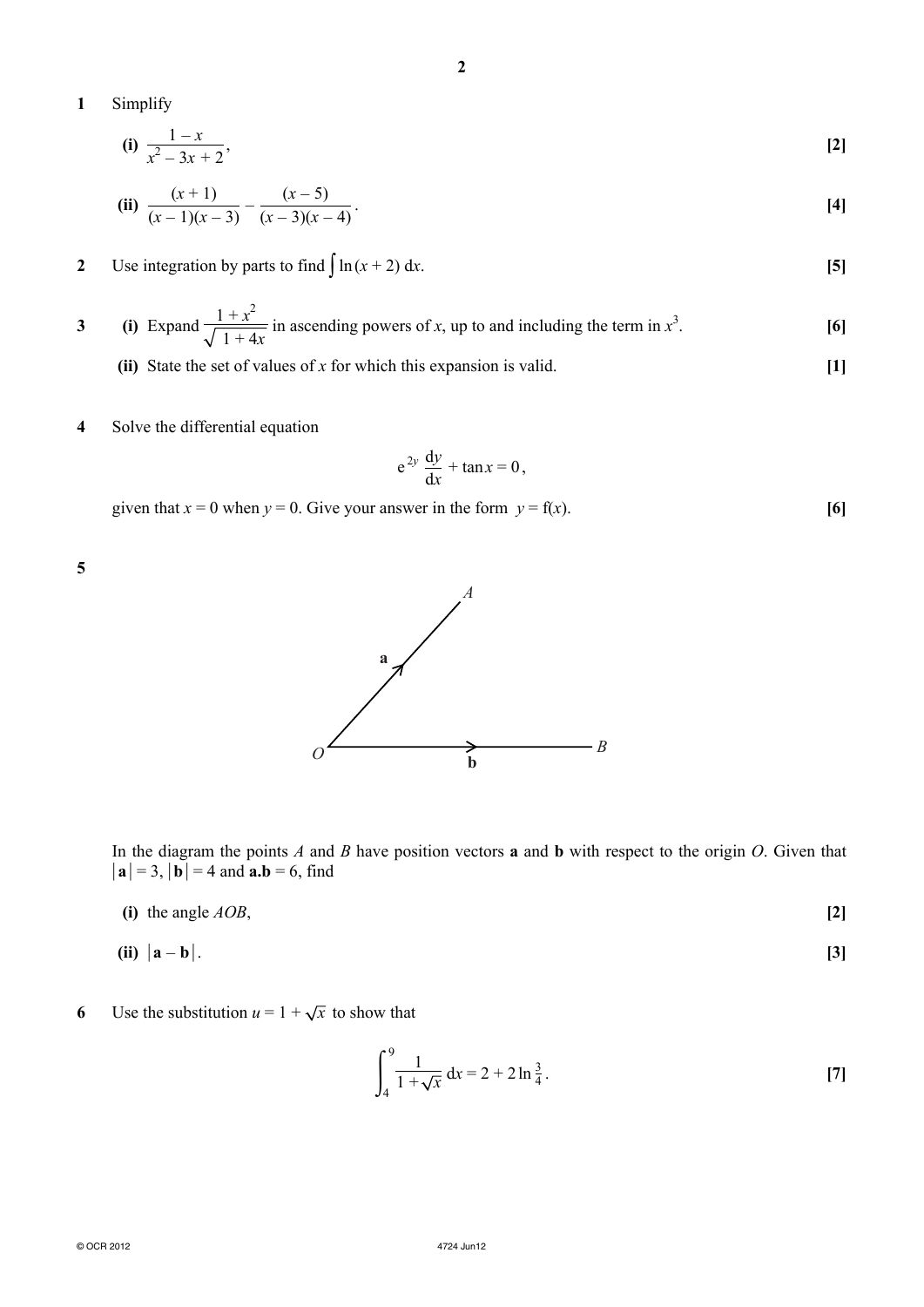7 Find the exact value of 
$$
\int_0^{\frac{1}{6}\pi} (1 - \sin 3x)^2 dx.
$$
 [7]

**3**

- **8** (a) Find the gradient of the curve  $x^2 + xy + y^2 = 3$  at the point  $(-1, -1)$ . [4]
	- **(b)** A curve *C* has parametric equations

$$
x = 2t^2 - 1, \ y = t^3 + t.
$$

- **(i)** Find the coordinates of the point on *C* at which the tangent is parallel to the *y*-axis. **[3]**
- **(ii)** Find the values of *t* for which *x* and *y* have the same rate of change with respect to *t*. **[3]**

9 (i) Express 
$$
\frac{x^2 - x - 11}{(x + 1)(x - 2)^2}
$$
 in partial fractions.

- (ii) Find the exact value of  $\int_3$  $\frac{x^2 - x - 11}{x^2 - x - 11}$  $\frac{x - x - 11}{(x + 1)(x - 2)^2}$  dx, giving your answer in the form  $a + \ln b$ , where *a* and *b* are *rational numbers.* [4]
- **10** Lines  $l_1$  and  $l_2$  have vector equations

$$
\mathbf{r} = -\mathbf{i} + 2\mathbf{j} + 7\mathbf{k} + t(2\mathbf{i} + 2\mathbf{j} + \mathbf{k}) \quad \text{and} \quad \mathbf{r} = 2\mathbf{i} + 9\mathbf{j} - 4\mathbf{k} + s(\mathbf{i} + 3\mathbf{j} - 2\mathbf{k})
$$

respectively. The point *A* has coordinates (−3, 0, 6) relative to the origin *O*.

- (i) Show that *A* lies on  $l_1$  and that *OA* is perpendicular to  $l_1$ . **[3]**
- (ii) Show that the line through *O* and *A* intersects  $l_2$ . **[4]**
- **(iii)** Given that the point of intersection in part (ii) is *B*, find the ratio  $\left| \overrightarrow{OA} \right| : \left| \overrightarrow{BA} \right|$ . **[3]**